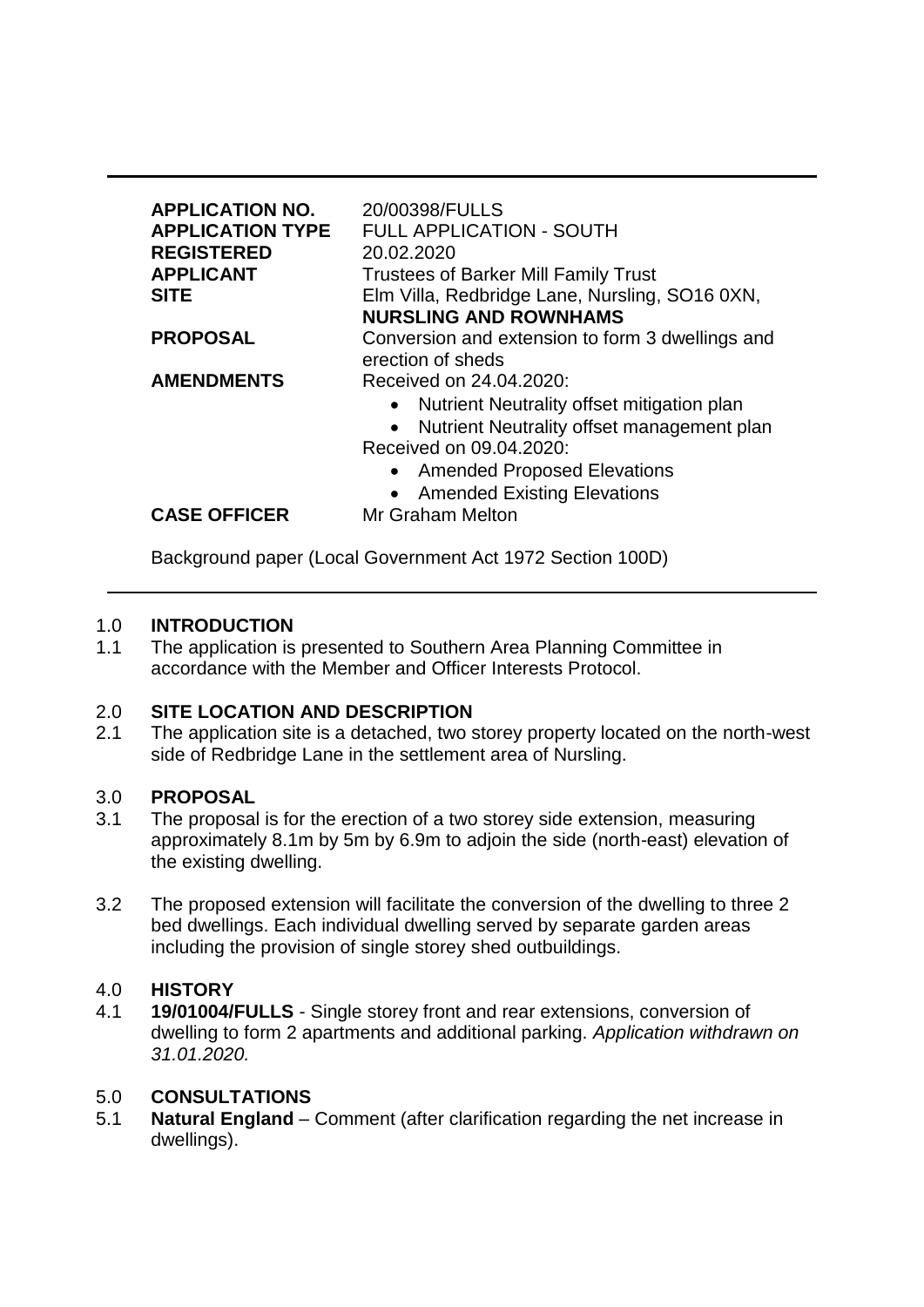Nutrient Neutrality

- Thank you for confirming that the proposed development will result in two dwellings and not three, this has now satisfied our request for further information on this point in our formal response
- The methodology used by the applicant has used the methodology in the earlier guidance note produced by Natural England on nutrient neutrality
- In March Natural England produced updated guidance note which includes a revised methodology for calculating nutrient neutrality in developments and we recommend that this updated methodology is used within the appropriate assessment
- Natural England welcomes the submission of a management strategy for the proposed mitigation land
- The applicant has proposed woodland planting, woodland planting can be evidenced easily by aerial photography and site visits
- The level of woodland planting required to achieve nutrient neutrality is 20% canopy cover at maturity. In very broad terms, this equates to 100 trees per hectare, although this is dependent on the type of trees planted and there are also options that this can be achieved by natural regeneration, especially if adjacent to existing native woodland
- It is our preference that native broadleaf species are selected where possible, to secure wider biodiversity gains.
- Natural England recommends that your authority must be assured and satisfied that any mitigation proposed can be secured and delivered in perpetuity

*Case Officer note: the updated NE methodology has been utilised in the LPA's appropriate assessment, concluding that the proposed mitigation land is sufficient to offset the additional nitrate output generated by the proposed development. To ensure the long term management of the offset land, a management plan has been submitted and will be form part of the legal agreement to enable ongoing monitoring.*

- 6.0 **REPRESENTATIONS** Expired 15.05.2020
- 6.1 **Nursling and Rownhams Parish Council** No objection.
- 6.2 **Southampton City Council No comment.**

# 7.0 **POLICY**

- 7.1 Government Guidance National Planning Policy Framework (NPPF) National Planning Practice Guidance (NPPG)
- 7.2 Test Valley Borough Revised Local Plan (2016) (TVBRLP) Policy SD1: Presumption in Favour of Sustainable Development

Policy COM2: Settlement Hierarchy

Policy E1: High Quality Development in the Borough

Policy E5: Biodiversity

Policy E7: Water Management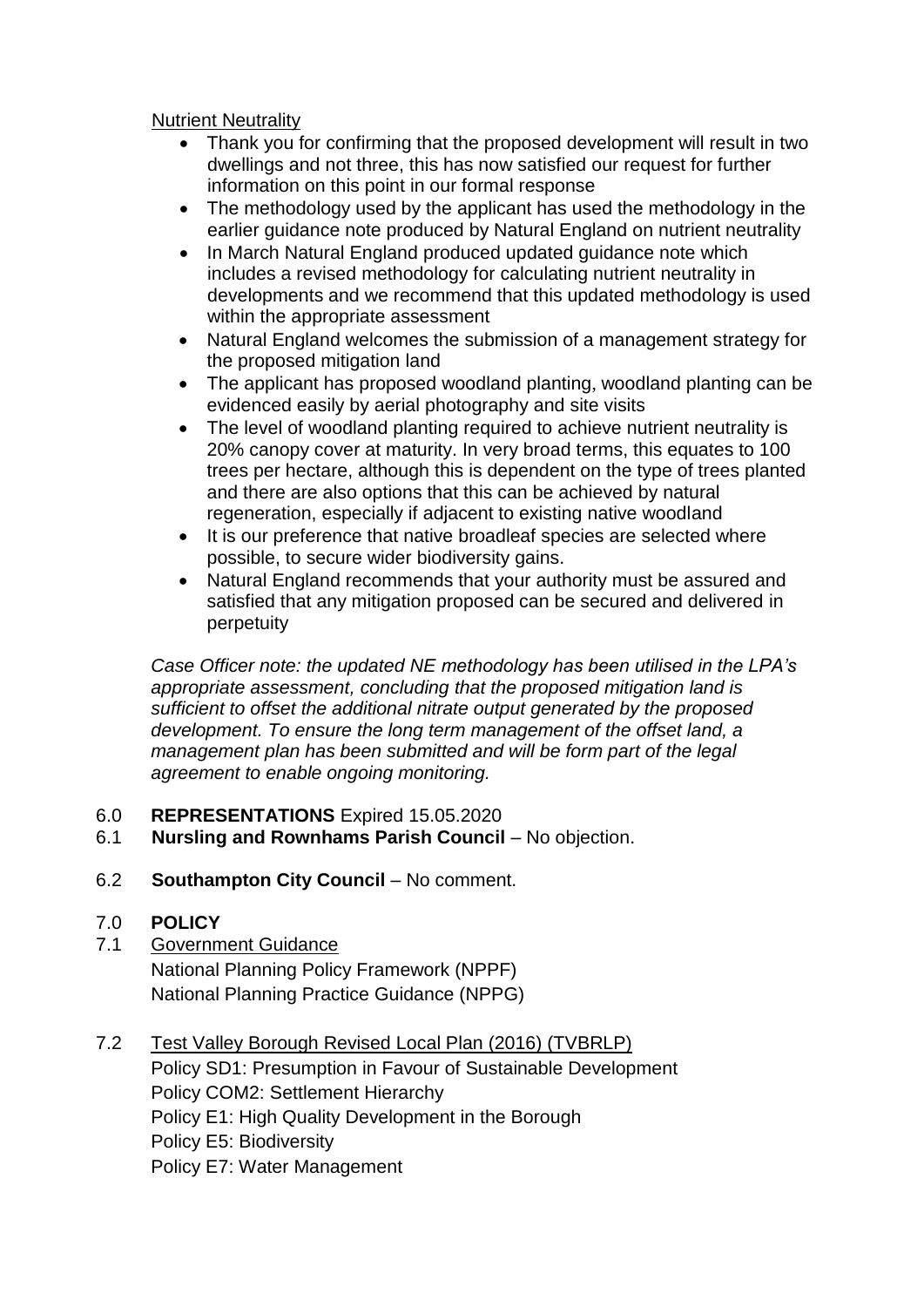Policy LHW4: Amenity Policy T1: Managing Movement Policy T2: Parking Standards

## 8.0 **PLANNING CONSIDERATIONS**

- 8.1 The main planning considerations are:
	- Principle of development
	- Ecology
	- Impact on the character and appearance of the area
	- Impact on residential amenity
	- Water Management
	- Highways
	- Other Matters

### 8.2 **Principle of development**

The application site lies within the settlement boundary of Nursling as defined on the Inset Maps of the TVBRLP. In accordance with Policy COM2 of the TVBRLP development is permitted provided the proposal is appropriate to other policies of the Revised Local Plan. The proposal is assessed against relevant policies below.

### 8.3 **Ecology**

Solent and Southampton Water SPA: Nutrient Neutrality Natural England advises that there are high levels of nitrogen and phosphorus input to the water environment of the Solent region caused by wastewater from existing housing and from agricultural sources and that these nutrients are causing eutrophication at the designated nature conservation sites which includes the Solent Water SPA. This results in dense mats of green algae that are impacting on the Solent's protected habitats and bird species.

- 8.4 Natural England further advises that there is uncertainty as to whether new housing growth will further deteriorate designated sites. Work on this issue is on-going with the local planning authorities, the Environment Agency and the water companies. That may lead to identified mitigation measures in the future.
- 8.5 However, no mitigation strategy has yet been developed and no interim approach has yet been set up by Test Valley Borough Council. In the meantime, Natural England advises that one way to address the uncertainty is to achieve nutrient neutrality whereby an individual scheme would not add to nutrient burdens.
- 8.6 In this instance, a nutrient budget calculation was undertaken identifying that the proposed scheme, in the absence of any mitigation generated, a total additional nitrate output of 5.8kg/N/yr.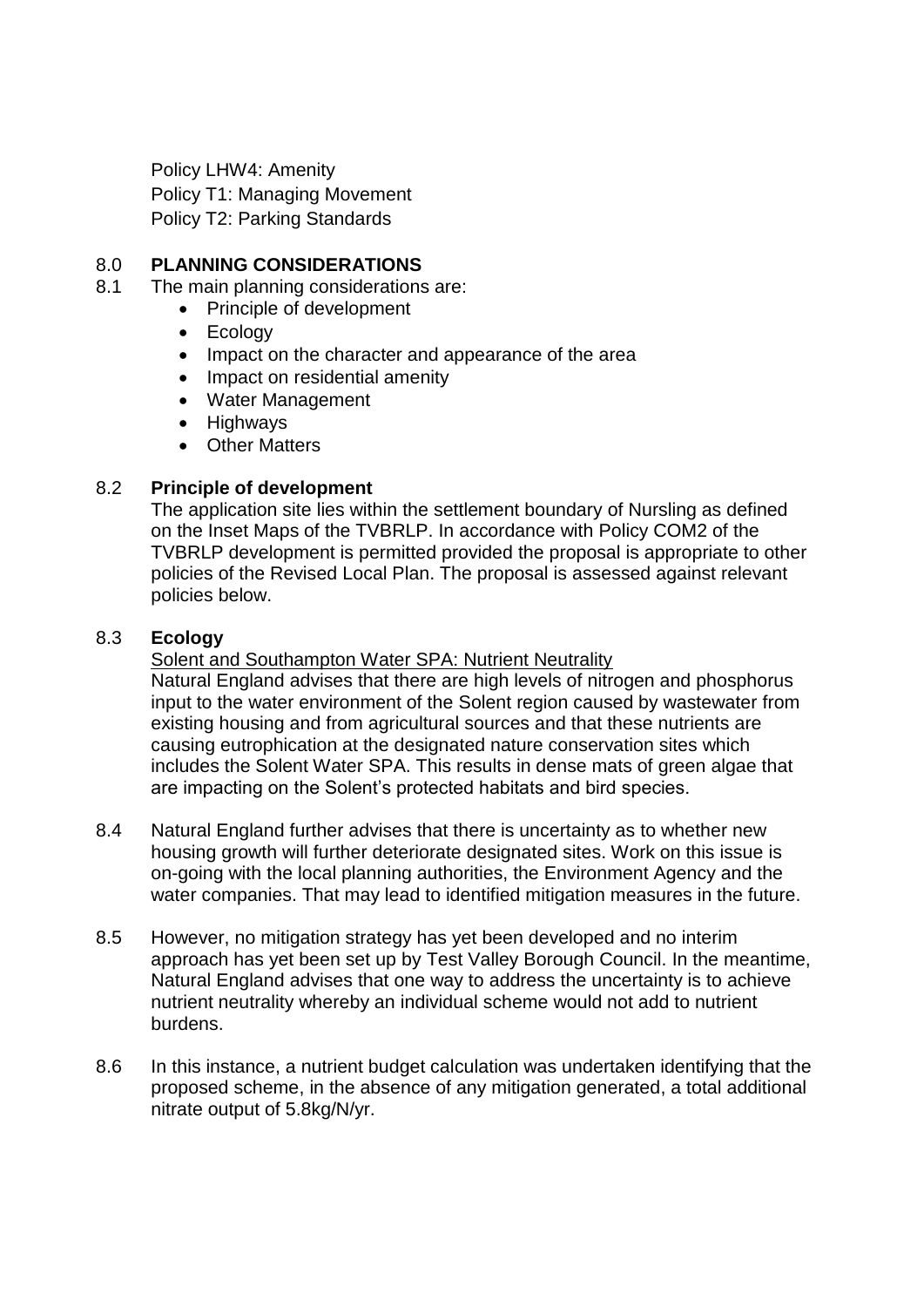- 8.7 To mitigate this additional output and in support of the proposed development the applicant has submitted a proposed offsite mitigation strategy comprising the removal of agricultural land from future agricultural production. This offset land is located at the junction of Upton Lane and Romsey Road (a location plan is attached as Appendix A to this report) and measures 0.2ha. Aerial photographs have been submitted demonstrating the use of this offsite land for cereal production during the preceding 10 years up until the present day. It is therefore accepted on a precautionary basis that cereal production represents an accurate classification.
- 8.8 To assess the benefit of removing the offset land from agricultural production, a revised nutrient budget calculation including the proposed mitigation was undertaken, concluding that the total nitrate output of the proposal will be -0.5kg/N/yr. After reviewing these calculations undertaken by the Local Planning Authority as part of the wider appropriate assessment, Natural England raised no objection to the proposed mitigation measures or the assessment undertaken.
- 8.9 In order to secure the future use of the land in perpetuity, a legal agreement will be implemented preventing the use of the land for agricultural production and securing the planting of additional trees onsite. A management plan demonstrating how the future maintenance of the land will be achieved has been submitted and will be incorporated into the associated legal agreement.
- 8.10 Consequently, it is considered that the proposal achieves nutrient neutrality as required by the guidance contained within Natural England's 'Advice on achieving nutrient neutrality for new development in the Solent region'. Therefore, it can be concluded that there will be no adverse effect on the integrity of the designated sites identified above with respect to nutrient neutrality.
- 8.11 Solent and Southampton Water SPA: Recreational Pressure The development will result in a net increase in residential dwellings within 5.6km of the Solent and Southampton Water SPA. These distances define the zones identified by recent research where new residents would be considered likely to visit the SPA which support a range of bird species that are vulnerable to impacts arising from increases in recreational use of the sites that result from new housing development.
- 8.12 To address this issue, Test Valley Borough Council has adopted a strategy whereby a scale of developer contributions has been agreed that would fund the delivery of measures to address these issues. With respect to the Solent sites, funding is to be provided to the Solent Recreation Mitigation Partnership (SRMP). As a result, it is considered necessary and reasonable to secure the appropriate contribution of £1,342 (£671 per additional 3 bed dwelling).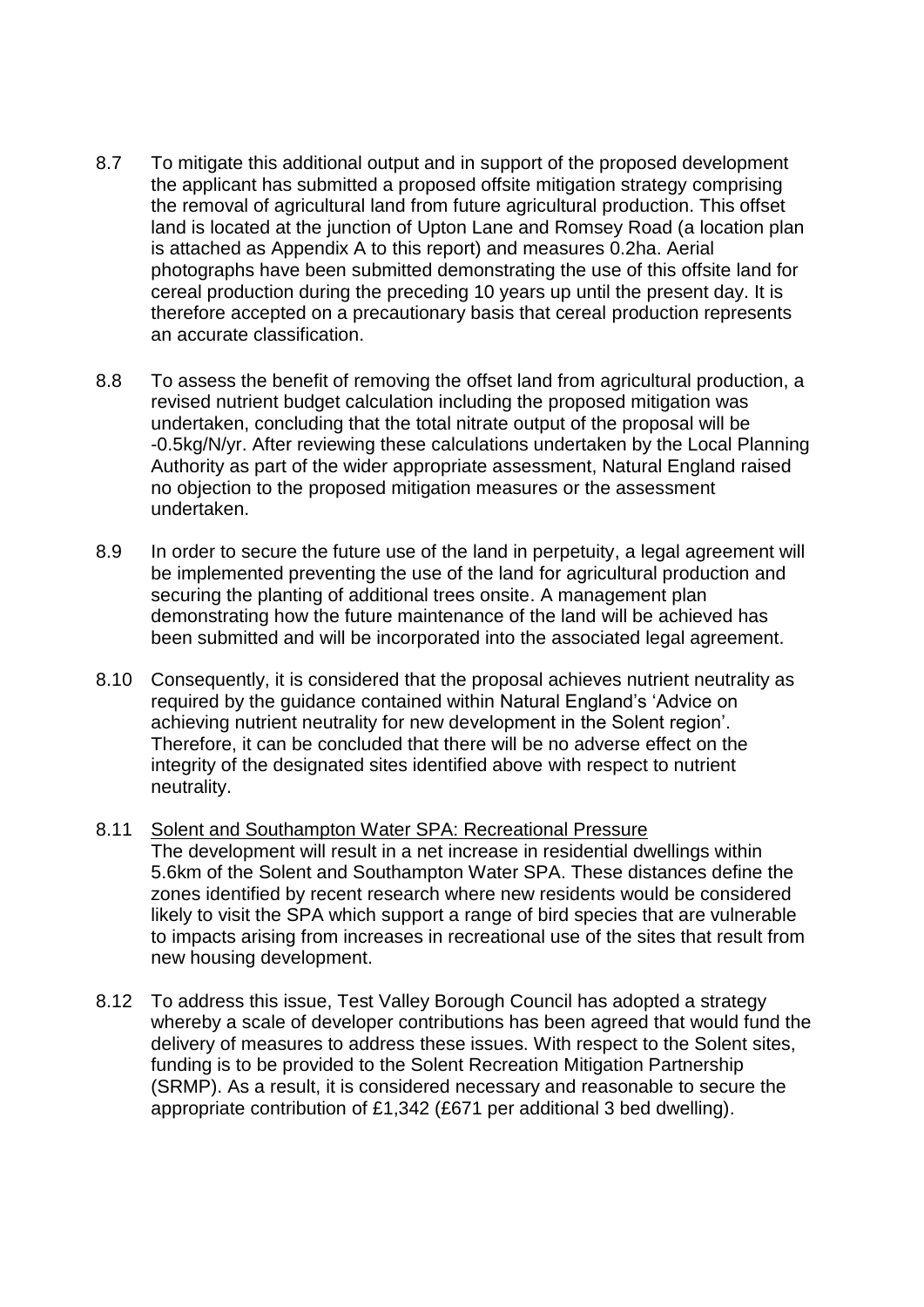## 8.13 New Forest SPA: Recreational Pressure

The development will result in a net increase in residential dwellings within 13.6km of the New Forest SPA. This distance defines the zone identified by recent research where new residents would be considered likely to visit the New Forest. The New Forest SPA supports a range of bird species that are vulnerable to impacts arising from increases in recreational use of the Forest that result from new housing development. While clearly one new house on its own would not result in any significant effects, it has been demonstrated through research, and agreed by Natural England that any net increase (even single or small numbers of dwellings) would have a likely significant effect on the SPA when considered in combination with other plans and projects.

8.14 To address this issue, Test Valley Borough Council has adopted an interim mitigation strategy has been agreed that would fund the delivery of a new strategic area of alternative recreational open space that would offer the same sort of recreational opportunities as those offered by the New Forest. Therefore, it is considered necessary and reasonable to secure the appropriate contribution of £2,600 (£1,300 per additional dwelling).

### 8.15 Onsite biodiversity

It is not considered that the proposal will give rise to any adverse impact on protected species or onsite habitats. Therefore, the application is in accordance with Policy E5 of the TVBRLP.

### 8.16 **Impact on the character and appearance of the area**

Redbridge Lane is located adjacent to the front (south-east) boundary of the application site and will provide the main public view of the proposed development. Currently, the existing street scene comprises a verdant character arising from the mature hedgerows serving as the front boundary treatment, with properties set back from the public highway. As a result of the screening provided by the mature vegetation any clear views of the property are limited to those available at the vehicular access point.

- 8.17 With regard to the impact of the proposed extension, although two storey in scale it is considered that the utilisation of a subsidiary ridge height, hipped roof form and matching external materials will ensure the proposal appears as a complementary addition to the existing building. The layout of the proposed extension will result in a reduction of the existing visual separation with the neighbouring property to the east, 5 Walnut Way. However, the retention of approximately 4m separation distance between the two properties will ensure that a degree of visual separation will remain and to greater extent than that currently present between the application site and the neighbouring property on the opposite side, 3 Walnut Way. As a result, it is considered that the layout of the proposed development will respect the settlement pattern of the area.
- 8.18 To ensure that the visual appearance of the additional car parking is minimised, a proposed landscaping plan has been submitted demonstrating the retention of the existing hedgerows at the front of plot. In the event that the existing hedgerows are lost during construction, replacement planting has been secured through the attachment of a condition (no.4). With regard to the proposed shed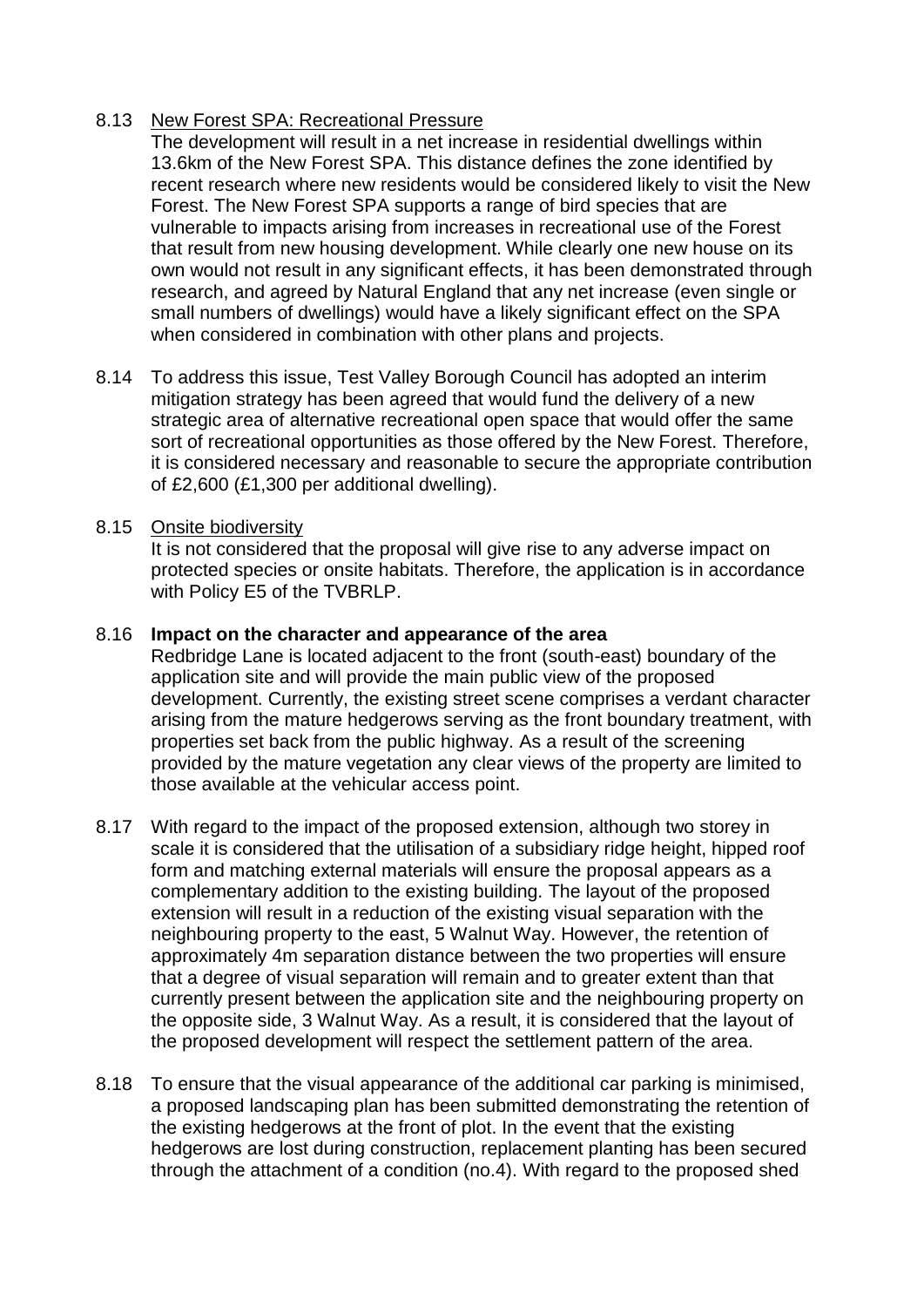outbuildings, any glimpse views available will be seen in the context of the residential garden area and associated boundary fencing. As a result, it is not considered that there will be any adverse visual impact arising from these elements of the proposed scheme.

8.19 Consequently, it is considered that the proposal development will avoid any adverse impact on the settlement character of the area and as a result, the application is in accordance with Policies E1 and E2 of the TVBRLP.

### 8.20 **Impact on residential amenity**

### Impact on the amenity of neighbouring property

The proposed extension will be located in an offset position to the front (west) elevation of the neighbouring property 5 Walnut Way, but in close proximity. Therefore, to assess the potential impact of the proposed development on the sunlight provision, a shadow diagram using a sun on the ground indicator for the 21<sup>st</sup> March was undertaken. The results of this diagram demonstrate that there will be no materially significant additional shadow generated by the proposal than that already resulting from the approximately 1.8m high boundary fencing. Consequently, it is not considered that the proposal will materially impact upon the daylight or sunlight provision of this neighbouring property.

8.21 With regard to privacy, the side (north-east) elevation facing 5 Walnut Way only includes an external door facing the car parking area and therefore, the proposal will not materially impact upon the privacy of this adjoining property. In relation to the fenestration proposed in the rear (north-west) elevation, this will be located in a similar position to the windows already present and consequently, will not materially impact upon the adjoining residential properties currently under construction to the rear of application site. As a result, the proposed scheme will not adversely impact the residential amenity of neighbouring property.

#### 8.22 Impact on the amenity of the host property

The proposed site plan demonstrates that each individual 2 bed dwelling will be served by an outside amenity space of a minimum 63sqm. Although it is acknowledged that the outdoor spaces will be subject to a mutual degree of overlooking, this is not uncommon for semi-detached or terraced properties and will not serve to significantly undermine the amenity value of the space provided. As a result, it is considered that the proposal will sufficiently provide for the potential future occupants of the proposed development.

8.23 Following the assessment undertaken above, it is considered that the proposed development will sufficiently provide for the residential amenity of neighbouring dwelling in addition to the host property and therefore, the application is in accordance with Policy LHW4 of the TVBRLP.

#### 8.24 **Water Management**

Policy E7 of the TVBRLP is concerned with Water Management and states: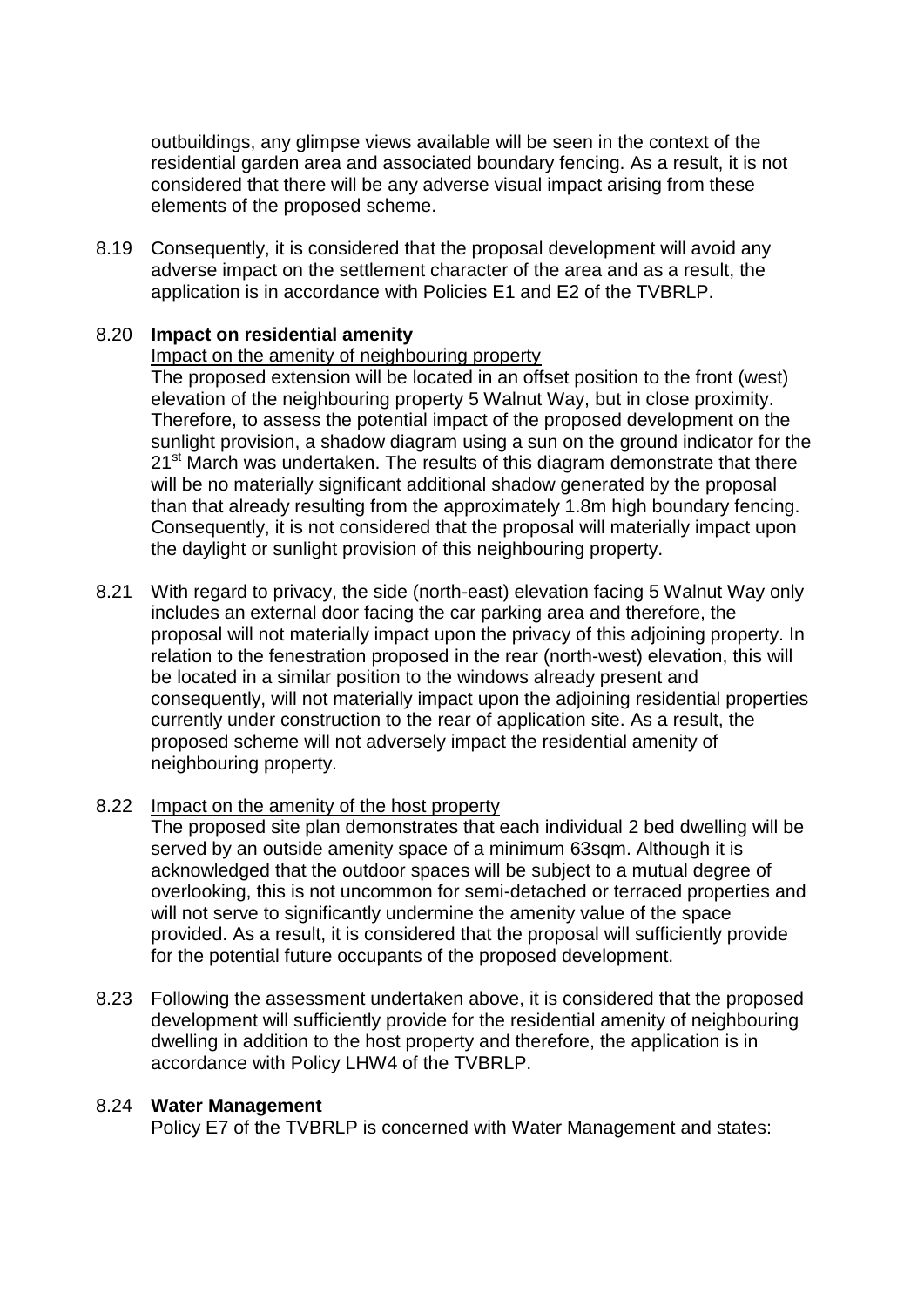*Development will be permitted provided that:*

- *a) it does not result in the deterioration of and, where possible, assists in improving water quality and be planned to support the attainment of the requirements of the Water Framework Directive;*
- *b) It complies with national policy and guidance in relation to flood risk;*
- *c) it does not result in a risk to the quality of groundwater within a principal aquifer, including Groundwater Source Protection Zones and there is no risk to public water supplies;*
- *d) all new homes (including replacement dwellings) achieve a water consumption standard of no more than 110 litres per person per day; and*
- *e) all new non-residential development of 500sqm or more achieve the BREEAM 'excellent' credit required for water consumption (reference Wat 1).*

*Criterion d) – e) need to be satisfied unless it can be demonstrated that it is not financially viable.*

8.25 The proposed dwelling will not result in the deterioration of water quality and the application site is not located within a high risk flood zone or a groundwater protection zone. With regard to criterion (d), a condition will be attached to cover this requirement and therefore the application is in accordance with Policy E7 of the TVBRLP.

## 8.26 **Highways**

## **Access**

The proposed scheme will not result in any alterations to the existing vehicular access or give rise to a materially significant increase in vehicular movements. Consequently, it is not considered that there will be any adverse highway safety impact on the local road network and therefore, the application is in accordance with Policy T1 of the TVBRLP.

#### 8.27 Parking

The proposed scheme will trigger the requirement for a total of 6 onsite car parking spaces to be provided, with the submitted site plan demonstrating that this provision can be accommodated at the front of the plot. To ensure that the additional spaces will be delivered before the occupation of the proposed dwellings, a condition has been added. Consequently, it is considered that the application is in accordance with the minimum parking standards set out in Annexe G and Policy T2 of the TVBRLP.

#### 8.28 **Other Matters**

The proposal was screened under the Environmental Impact Assessment Regulations (2017) on the 18<sup>th</sup> May 2020, with the assessment concluding that the proposal would be unlikely to result in any significant environmental impact and as such an Environmental Statement is not required.

#### 9.0 **CONCLUSION**

9.1 The proposal is considered acceptable and in accordance with the policies of the TVBRLP, therefore the recommendation is for permission.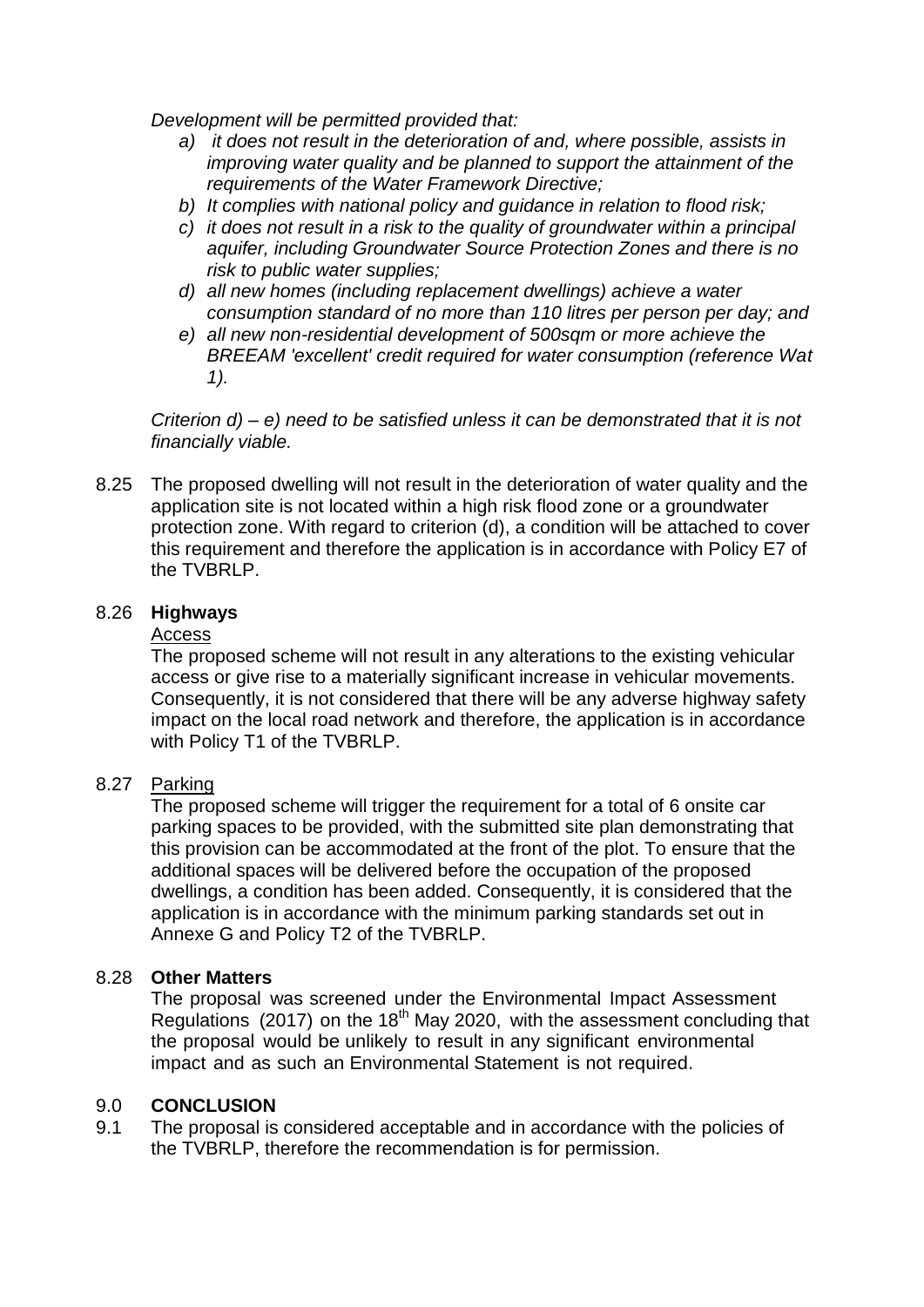9.2 This recommendation is subject to the completion of a legal agreement to secure the management of the proposed nutrient neutrality offset land in perpetuity and furthermore, receipt of the necessary contribution towards the recreational pressure mitigation measures. Securing these mitigation measures will ensure that the proposed development does not adversely impact the Solent and Southampton Water SPA in addition to the New Forest SPA.

# 10.0 **RECOMMENDATION**

**Delegate to the Head of Planning and Building for the following:**

- **The completion of a legal agreement to secure the management of the offsetting land, to ensure the development achieves nutrient neutrality**
- **the completion of an agreement to secure financial contributions towards the New Forest SPA and Solent & Southampton Water SPA recreational pressure mitigation measures;**

**then PERMISSION, subject to:**

- **1. The development hereby permitted shall be begun within three years from the date of this permission. Reason: To comply with the provision of Section 91 of the Town and Country Planning Act 1990 as amended by Section 51 of the Planning and Compulsory Purchase Act 2004.**
- **2. The development hereby permitted shall not be carried out except in complete accordance with the details shown on the submitted plans: Site Location Plan Site Plan Proposed Floor Plans Existing and Proposed Roof Plan Proposed Elevations Proposed Composite Plan (Tool Store) Proposed Landscaping Plan Reason: For the avoidance of doubt and in the interests of proper planning.**
- **3. The materials to be used in the development hereby permitted, shall be in accordance with the materials specified on the approved plans and application form. Reason: To ensure the development has a satisfactory external**

**appearance in the interest of visual amenities in accordance with Policy E1 of the Test Valley Borough Revised Local Plan (2016).**

- **4. The existing hedgerows shown on the approved Proposed Landscaping Plan shall be retained and maintained at a minimum height of 1.5 metres and any plants which die within a five year period shall be replaced in the next planting season after their failure, unless otherwise agreed in writing by the Local Planning Authority. Reason: To ensure maintenance of screening to the site and to enable the development to respect, complement and positively integrate into the character of the area in accordance with Policies E1 and E2 of the Test Valley Borough Revised Local Plan (2016).**
- **5. The development hereby approved shall be designed and built to meet Regulation 36 2 (b) requirement of 110 litres/person/day water efficiency set out in part G2 of Building Regulations 2015.**